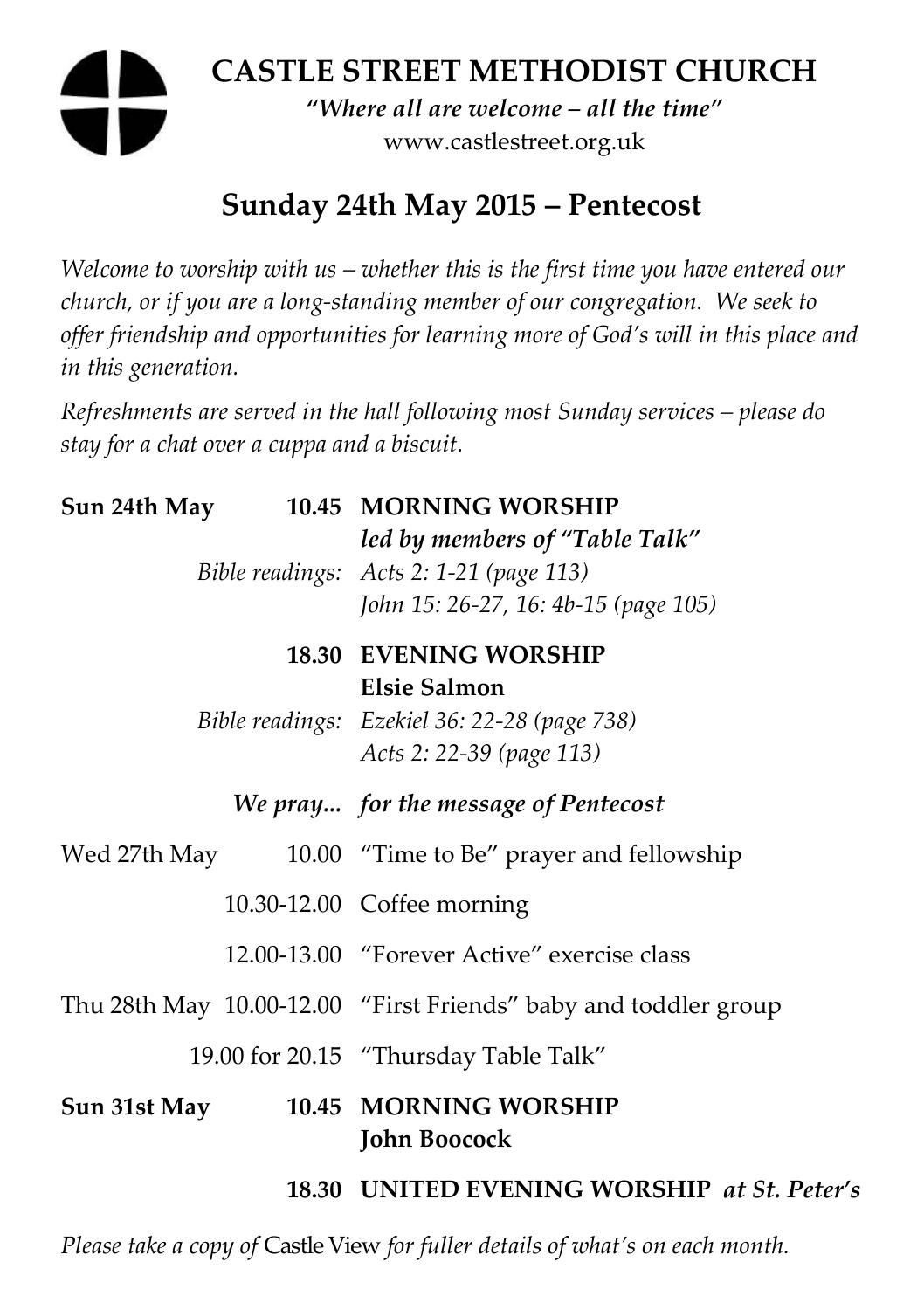**"A Faith to Live by" – Haslingfield Methodist Church this evening**  In the next in this series (tonight at 6.30pm), Revd. Jean Simmonds will give a talk entitled "Transformed lives transform other lives".

The Turning Point Trust story is basically about the faith and care of ordinary people transforming the lives of those who, through poverty and despair are unable to see any hope for the future for themselves or their children. It is a story of the message and mission that Jesus initiated, a story of changed lives despite continued difficulties. In the secular, materialist society that we are part of today, this story challenges us who have found faith, hope, contentment and peace with a question. Do our transformed lives transform other lives? Jean is a Methodist minister who has ministered in several parts of the UK, and currently lives in Histon.

As usual, the evening will include a time of worship, a presentation, refreshments and discussion. All are welcome.

+\*+\*\*\*\*+

#### **Monday Workers' Breakfasts**

The fourth year of this Church at Castle outreach work has now started, offering the ministry of hospitality and friendship in the shape of a modest breakfast to workers, language students and others. It takes place at the gates to St. Giles' Church on eleven Mondays up to the end of July. Castle Street is providing three of the team of eleven volunteers. It costs £10 to buy the food and beverage for each Monday morning session. If you would like to sponsor a Monday breakfast, please add your name to the "Green List" on the noticeboard – there are still a few gaps. Thank you.

+\*\*\*\*\*\*\*

### **Launch of new Wesley House on-line journal** *Holiness*

This is taking place tomorrow (Monday 25th May) at Wesley Methodist Church, starting at 1.45pm. Prof. Tom Greggs will give a lecture entitled "If it is teaching, then teach!"; this will be followed by a tea, and a chance to see progress on the new Wesley House buildings.

+\*+\*\*\*\*\*

## **Easter Offering Service – Sunday 7th June at 6pm**

The Easter Offerings will be dedicated at this circuit service at Histon. There will again be no evening service at Castle Street that day.